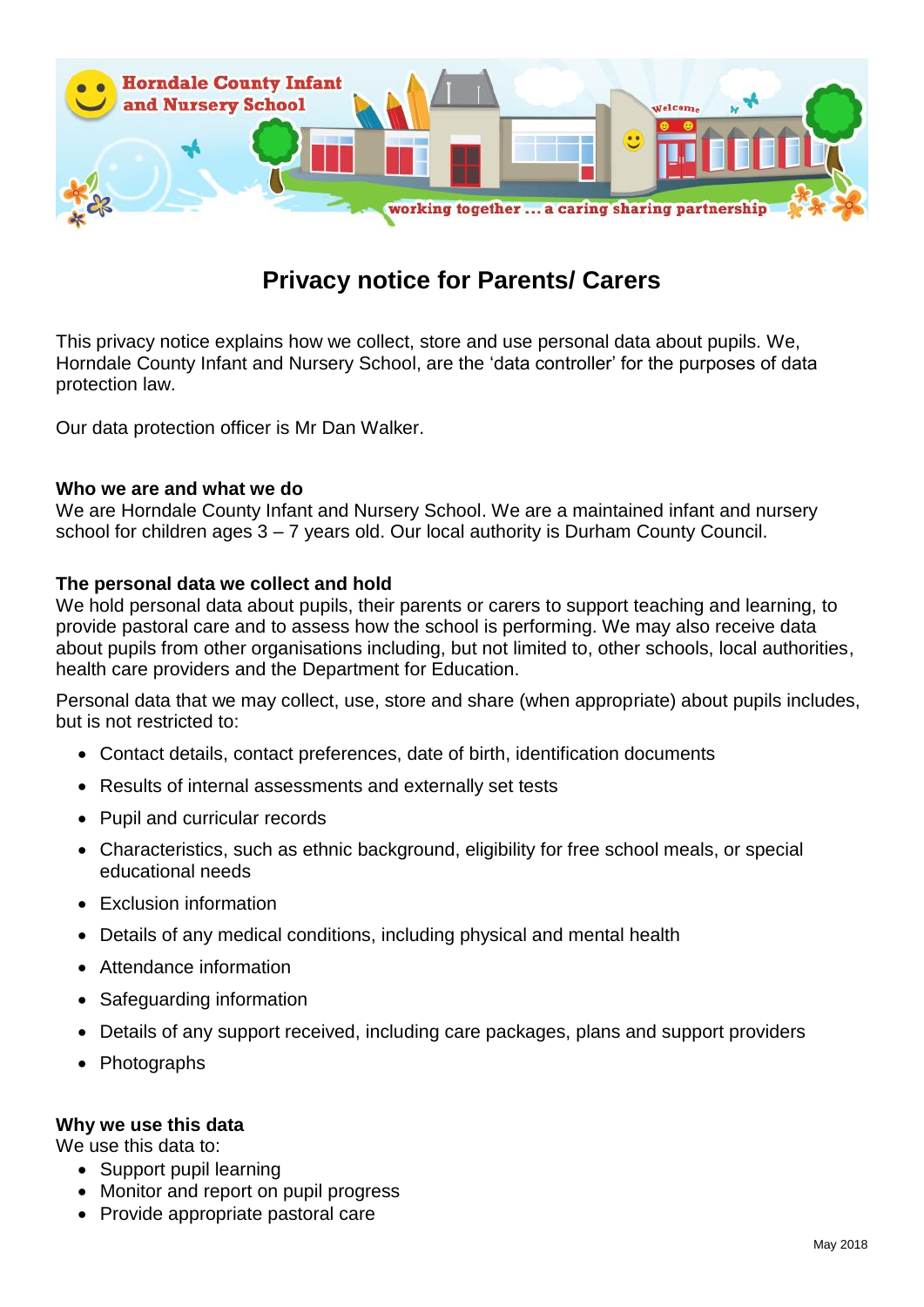- Protect pupil welfare
- Assess the quality of our services (including monitoring staff performance)
- Administer admissions waiting lists
- Carry out research
- Comply with the law regarding data sharing

# **Our legal basis for using this data**

We collect and use personal data on the basis of performing a public task (educating children).

On some occasions we may ask for consent to process data when its use is optional. On those occasions consent can be withdrawn at any time. We will make this clear when we ask for consent, and explain how consent can be withdrawn.

# **Collecting this information**

We collect / obtain data from pupils, parents, carers, teachers and other professionals where relevant (e.g. G.P, hospital, social workers etc.)

#### **How we store this data**

We keep personal information about pupils while they are attending our school. We may also keep it beyond their attendance at our school if this is necessary in order to comply with our legal obligations. We will only retain the data we collect for as long as is necessary. This would be to satisfy the purpose for which it has been collected in accordance with our data retention policy. Please contact us if you would like further details on this policy.

The security of data and information is important to us. This is why we follow a range of security policies and procedures to control and safeguard access to and use of your personal information. This includes both physical and technical security and integrity of all data.

# **Data sharing**

We do not share any of this data with any other organisation without your permission, except where the law requires it. We are required to provide pupil data to central government through the Department for Education and the Education Funding Agency. Where it is necessary to protect a child, the school will also share data with the Local Authority Children's Social Services, medical professional and/or the Police.

We do not transfer personal data to countries outside the European Economic Area.

# **Parents and pupils' rights regarding personal data**

Individuals have a right to make a **'subject access request'** to gain access to personal information that the school holds about them. This includes access to their child's educational record. This should be made in writing or by e-mail to [horndale@durhamlearning.net.](mailto:horndale@durhamlearning.net) The school will respond within a 15 school days timescale.

Parents/Carers can make a request with respect to their child's data where the child is not considered mature enough to understand their rights over their own data (usually under the age of 16), or where the child has provided consent.

Parents also have the right to make a subject access request with respect to any personal data the school holds about them.

If you make a subject access request, we will:

- Give you a copy of the information in an intelligible form
- Give you a description of the data we hold
- Tell you why we are holding and processing it, and how long we will keep it for
- Explain where we got it from, if not from you or your child